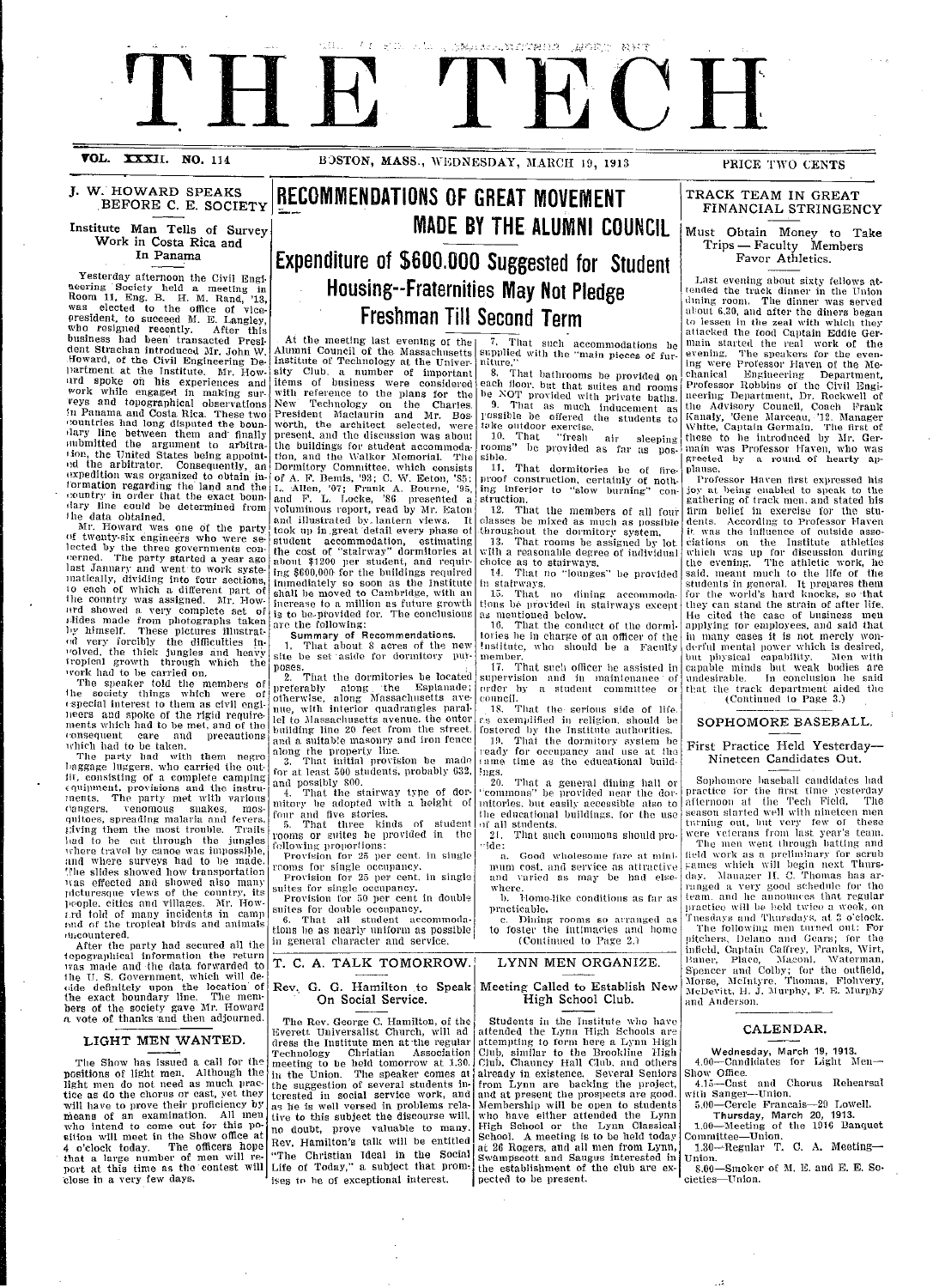

=

Published daily, except Sunday, during **the** college year by students of the Massa-chusetts Institute **of Technology.** Entered **as second-class** matter. Sept. 15, **1911, at** the postoffice at Boston, Mass.. un- **der** the **set** of Congress of March 3. 1879.

MANAGING BOARD.<br>**A. T.** Gibson, 1913 .........General Manager<br>**B.** H. Taylor, 1914.......Business Manager<br>G. R. Thayer, 1913......Business Manager

**NEWS BOARD**<br> **F. C. Foote .............** Athletic Editor<br> **H. Rogers, 1915.............Societies Editor** 

**P. J. Munn, 1915 ........ Exchange Editor BUSINESS BOARD.** L C. Lamb, 1915 ............. Adv. Manager W. H. Fleming, 1914. Circulation Manager NEWS STAFF. S. **T.** Berkowiltz, '15 .. T. W. Burkhart. '15 E .A. Weaver, 1915 .... I. B. McDaniel, 1915 W. B. Rivers. 1915 . .....II. P. Sabin, 1915 R. E. DeMerritt. 1916 ...... D. N. Test, 1916 E. H. Townsend, 1916.. G. W. Wyman, 1916 H I'. Gray. 1916 ..... W. T. Knieszner, 1918 EDITORIAL STAFF. H. W. Lanmson, 1915 ..... J. K. Heller, 1916 HII. E. Keyes. 1916 ...... C. W. Loomis, 1916 BUSINESS STAFF. H. I. Knowles, 1915.H. E. Schabacker, 1916

Office. 42 Trinity Place. Phone-Back Bny 6527 or 2180. **Night** Phone-Back **Bay 5527.**

Suhseriptions within the Boston Postal<br>Subseriptions. \$2.00 per year, in advance.<br>**Single copies, 2 cents.** 

 $IWEDNESDAY, MARCH, 19, 1913$ The recommendations which were made to the Corporation on Monday evening by the Alumni Council, and a summary of which we publish in to-<br>day's issue, are evidence in them-

selves of the thought and care which<br>have been put on this stupendous undertaking of creating wholly new living conditions for a large educational institution. Some of the recommendatigns, we hope, are not as startling as mnght at first be expected, for it has been generally known that such ques-tions as the problems of studenthousing in "stairway" groups, the mixing of the four classes, and especially the suggested ruling re- garding the pledging of Freshmen by fraternities, have been discussed more<br>or less thoroughly by the various com-<br>mittees in charge. Perhaps the real<br>purport of these rumors has not been fully realized, however, until this report is actually made to the Corpora-tion.

In passing it may be said we are sorry no recommendation has been made regarding a single tax which, we feel, is the only practical solution of the support of various athletic activities. The statement, however, may be somewhat unjust for the Walker Memorial<br>reason that the Walker Memorial<br>Committees of both the Faculty and<br>the Institute Committee have been considering this question more especially with respect to the support and maintenance of the Walker Meminorial, and on account of the fact that no definite action has been taken as yet by either this recommendation

may be pending. Now, indeed, is the time for every man to consider well every recommendation that has been made and form some opinion regarding them. The many committees have called for suggestions concerning any problem which any man feels he has a better solution for. Do not forget that this<br>is decidedly our opportunity now at<br>this time, and that we are making<br>the conditions which will, in a large<br>measure, become traditional at the<br>new Institute. We all want to see the<br>bes so can we not co-operate freely for<br>the sake of Technology?

THE TECH English class will write themes on "Conditions in the Union" in preparation for the next recitation.

It's no use dodging Technique signup slips. They are difficult things to escape.

Some of the fraternities are beginning to make plans for their baseball teams, and will start practice soon.

-- --

Prof. Smith Will Give Talk On Customs and History of Islanders.

At a joint meeting and smoker of the Mechanical and Electrical Engi-neering Societies to be held in the Union at 8 o'clock tomorrow evening. Professor H. W. Smith, of the Electrical Department here at the Institute, will give a talk on "Journeys Among the Dayaks and Kayaks of Sarawak, Borneo." Professor Smith spent a considerable portion of last year on the island and neighboring ones in the Southern Pacific studying the manners, customs and history of the natives.  $\vert$  At the hearing Union ing. Profe<br>Electrical<br>stitute, wi<br>Among th

Professor Smith, who is a very in-teresting and popular speaker, will outline the history of Sarawak, telling how the first Rajah, James 3Brooke, succeeded in founding the state, establishing a good govern-ment, and how, amidst the dangers of the jungle, he finally destroyed the power of the Dayak pirates. Sir Charles Brooke followed the preceding Rajah, and he, like his predeces-sor, devoted his life to insuring peace to the natives and promoting the in-terests and welfare of the inhabitants. He also succeeded in suppressing the the also succeeded in suppressing the head-hunting of the natives, for which offence a serious penalty is imposed upon the offenders. During his stay on the island Proconsiderable notriton of last<br>metric and the fishand and neighboring cortic and a neighboring the island and neighboring<br>the island and neighboring the signal and neighboring the signal and neighboring the<br>ners, customs an y<br>are on the island and neighboring the model in the bouthern Pacific studying<br>ones in the Southern Pacific studying<br>the matters of last are professor. Suitably with the anti-space<br>of levelling and popular spaces in the b the manners, customs and history of the manners, customs and history of the manners.<br>
It the matives. From the study that it will a term in the study in the study in the study of Satawak, tell in<br>the mative study of the f the natives<br>are the matrix of the matrix of the matrix and popular speaker, when the first<br>and popular speaker, and popular speaker and popular speaker and popular<br>increases smooth in the first Right). Those, succeeded in ter<mark>esting a</mark><br>outline the<br>ing how state,<br>ment, power<br>Charles **UDERS TO GIVE CONSUMPLY SMOKER SOON**<br> **UDERS TO GIVE CONSUMPLY SMOKER SOON**<br> **IDERS TO GIVE CONSUMPLY SMOKER SOON**<br> **UDERS TO GIVE CONSUMPLY CONSUMPLY** that the different to be held in the consumeration of the state of th

fessor Smith had many interesting as well as amusing incidents, and these he will relate Thursday even- ing. He has witnessed many native customs, dances and other scenes which he will show by means of lantern slides made from photographs taken by himself. This collection of pictures is well worth seeing. He has also promised to provide some )phonograph records of native songs and war dances. The members of the<br>two societies are looking forward to a<br>very pleasant and interesting hour of diversion. e us in<br>some the first range of sarawak, returned the first range of<br>thow the first range of a controlled in found and<br>and how maniate food governing the small position and how maniate food governing<br>and a mod how maniate Brooke, succeeded in foundatie the damper than the change that have a mean and now small and now small the damper of the main and how small the damper of the main and the stable the main particular the main particular and ever of the David Internal streamed.<br>
When the movies Brooks to<br>lowed the recession the Regala, and he, like in the Redach and he, like his predicted in Figala, and he, like his predicted in suppressing the and promoting

RECOMMENDATION. (Continued from Page 1.) atmosphere of the small table, and

at the same time to insure the im-<br>portant general bringing together.<br>d. Opportunities for very large<br>gatherings by arrangement of the<br>larger halls to permit of their con-<br>venient use in combination.<br>e. Such service as may

ouired in the Walker Memorial. 22. That no effort or expense be

;pared to provide the best possible equipment in storerooms for pro- visions, preparing rooms kitchens and serving rooms for the most economical, systematic and hygienic 'method of handling the food supplies, .ven at the expense of space and fur- 'ishing the dining rooms themselves.

'Study West Point in this respect.) 23. That the administration and di-rect management and employment of all servants and the purchasing of all material be in direct charge of a thoroughly competent director and teacher, preferably with experience in business and expert in dietetics. The business and expert in dietetics. The<br>same officer might be in charge of the

dormitories.<br>- 24. That the director of the commons be assisted in supervision and the maintenance of order by a com mittee **or** council of students. 25. That every possible step be

taken to keep non-fraternity and fra-<br>ternity men in as close physical and social contact as possible, looking to this end that the fraternities be .en- couraged to lease sections in the gen-eral dormitory system of the Institute. 26. That the same opportunities be offered to every social club of sim-ilar standing of scholarship and finan**in** 

cial responsibility. 27. That the Corporation of the In-stitute present the fraternities with a definite proposition, giving them an idea of the accommodations which (Continued to Page 3.)



**Management Association** GENERAL MANAGERS OF PUB-<br>LIC SERVICE CORPORATIONS

Engineering **Corporation** CONSTRUCTING ENGINEERS

### **PRESS & HERBERT** TA **ILIORS**

\_ s I --- **u** d- \_ -b - I I

Announce the arrival of a complete

Spring and Summer Stock of High Grade Fabrics. We are making a speciality of full dress suits. A suggeston to' Come up and see about a new dress suit, in time for the Junior Week Parties. We can handle you right for both quality and price. Tel. B. B. 2937.

**486 Boylston Street** 

## **Mc/I1ORROW College Shoes for College Men**

238 Washington Street, Boston, Mass. OPPOSITE YOUNG'S HOTEL



Professor 1-1. ANT. Smith, of the Management Association Engineering Corporation

first Rajah, Jam - Spring and Summer Stock of High Grade Fabrics.

 $\overline{\phantom{a}}$ 



/ **Reputation is a** candle easily blown out-but it's the light that guides most of us in our quest for the **best.**



=.

**Would you know** the reputation of Vel**vet** ? Ask the moving spirits of any college from Bowdoin toStanford, or from Minnesota to Tulane. They will proclaim **its** smoothness, its richness, its **tempting** flavor and fragrance.

<u>Liggett & Myere P</u>olacco Co: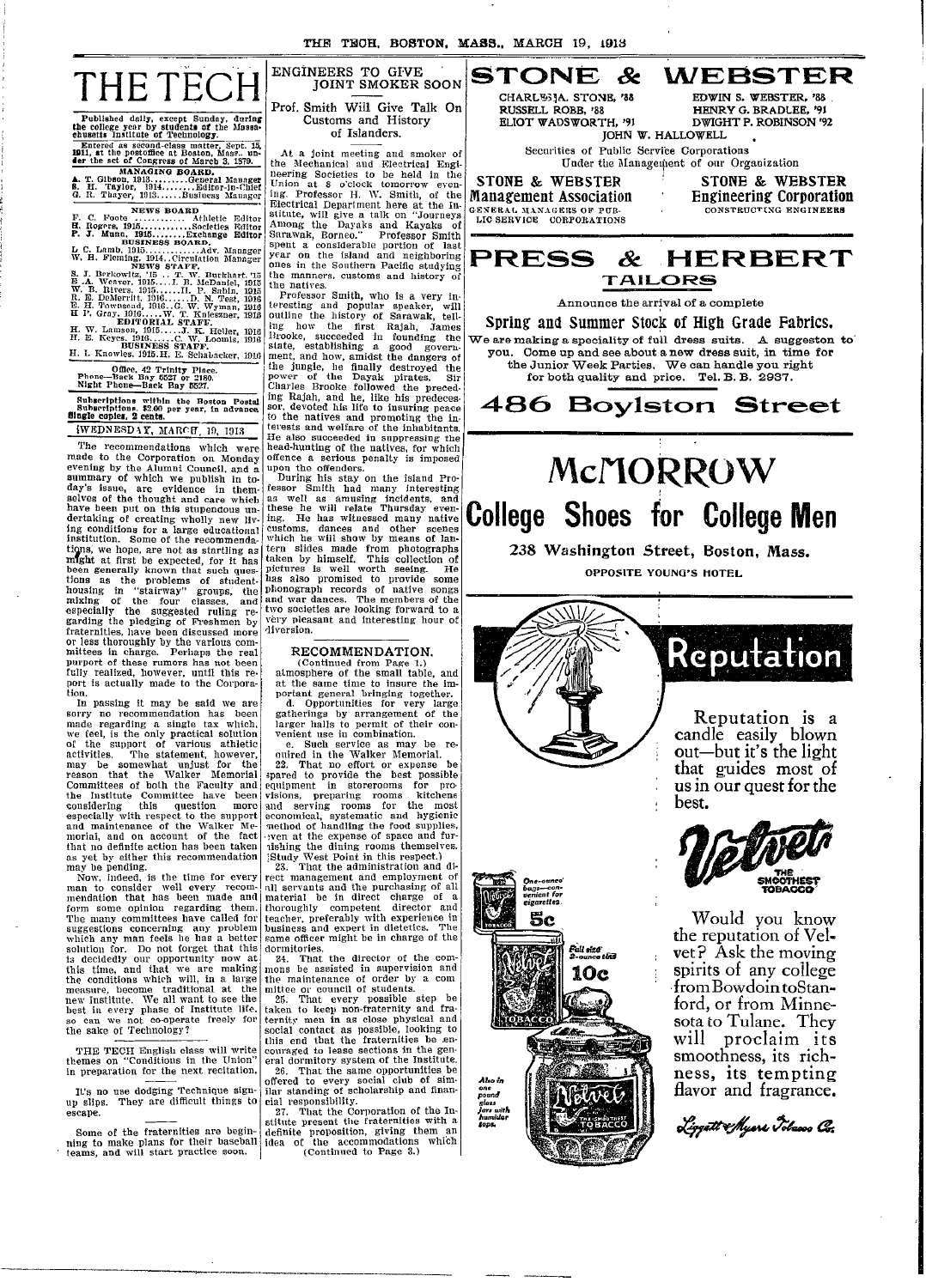#### **TRACK** TEAM DINNER.

-

(Continued from Page 1.) students by increasing their physic

powers. Captain Germain expressed himse as glad to get the approval of the members of the Faculty on that su<br>members of the Faculty on that su<br>ject, as some men had the idea the<br>by going out for track they lost fave with the Faculty. He then introduce Professor Robins, mentioning the la ter's athletic activity while a studen and informing the members that h<br>was a member of the tug-of-war tear

which defeated Harvard in '94.<br>
Prof. Robbins regretted that his<br>
knowledge of athletics had long since<br>
been forgotten, but stated that he also<br>
was strongly in favor of athletic work. Professor Robbins said that ever student should participate in athletic work, and said also that no studen who takes a reasonable amount of athletic work need worry about hi scholastic standing. The tendency is he said, to do too little rather thai too much athletic work.

Captain Germain then picked up a<br>point in the speaker's talk, that of<br>pulling till black in the face in the<br>tug-of-war contests, and said that the reason the new men don't do as well ing the rifle. exactle when the state of the said do not run themselves out. He said doing this would not injure them, and Coach<br>Kanaly would gradually get them into<br>such condition that they could do this to the uttermost ounce of energy without any ill effects. When following other men, he said, the fellows<br>should stick to their leader, and not fall behind until run out. He wanted men to come out, and if they were late to meals try and have the meal

hour changed. Introducing Dr. Rockwell, the toast-master said that with Major Briggq Dr. Rockwell had been the chief sup-porter of athletics for the last six-teen years, and had held the quarter-mile record at the Institute for many

years. Dr. Rockwell repeated the argument about physical condition being ns necessary as mental training, and<br>remarked that he had been informed<br>that the summer camp men were to loe worked so hard that they would not be able to stand it unless they take athletic work this year. He said that mere athletes were not wanted, neither did they want men who strove merely for prizes. Dr. Rockwell also stated that the Tech teams had been doing fine to have gone so far to take their exercise, as this was a great dif-ficulty with which to cope. These three succeeding years are to be the most important ones, and a good nucleus for a team must be on hand when the new site is occupied. No

one class or two classes make a team, but it must be built up each year. The track will be put in good con-dition, lhe said, and the coach is without a peer. The team should be a good one. But, he said, money is needed, for the Corporation cannot see its way to keeping the team in<br>funds to finish the season. Tech<br>Show made no money, and had been<br>averaging \$800 per year. This was a<br>great loss. Nothing was made from<br>Field Day, and nothing was made<br>from the intercolle duty of each athlete, and others as wvell, to come forth and meet the pecuniary demand for this season. The matter will be put before the Alumni Council at its meeting on March 31, and the Institute Commit-tee will be sounded on the subject, Some means of meeting the stringency must be found if the team Is to

-go to Springfield and have rubbers. Captain Germain stated at the con-clusion of Dr. Rockwell's talk that he could see the way to \$600 now. but \$500 was still necessary. Manager White then gave the schedule of the spring meets, after which Ger-main made some comments upon the schedule. Frank Kanaly then spoke, and said that the track squad had in-creased from thirty men to over one hundred. He said that he always (Continued on Page 4.) TECHNOLOGY TEAM GETS SECOND PLACE High Scores Made Monday Night

Puts Rifle Team Among the Leaders.

or On Monday the Technology rified team lost to the Harvard team by the level of 943 to 957. This score puts the Institute in second place, the Mass. Aggies being close contestants. The Aggie team lost to Harvard by the score was 940 to 957. The score of the Tech team on Monday was: e Stewart, 196; Gere, 187; Dunn. 187;<br>o Haslam, 193; Casselman, 180, making

s a total of 943.<br>The standing of the team is nine<br>c matches won out of eleven. On next Monday the team is to meet the team f from Lehigh University. On the Mons<br>s day following it will meet teams from 3, Pennsylvania University and Mass. n Aggies. 'After this match the team will take up the long range out of doors. The prospects for success at this range are much better, for the electron of the short-range competition only to get practice in hold-

#### RECOMMENDATION. (Continued from Page 2.)

they could expect in the dormitory quarters, or at least the fundamental conditions under which such quarters could be obtained. 28. That the fraternities be not al-

llowed to rush or to pledge any Fresh- ]men previous to the opening of the Second term. 29. That fraternity members be

not allowed to live in fraternity<br>nouses until the beginning of their second year.<br>30. That definite records be kept

30. That definite records be kept of the scholarship standing of all fraternities at the Institute, and that such records shall be made public to

all students of the Institute. Professor Harry W. Tyler reported in part for the Walker Memorial Com-m ittee. Some general propositions x ere presented, a place was claimed for the Memorial building itself on the Esplanade, with an athletic field along Vassar street. The Memorial and the commons should be permanent buildings, but the athletic field should be so arranged as to give way to build-ings when the grawth of the Institute requires the space. The committee has the April meeting of the council assigned to it for full discussion of the plans.

### TOURNAMENT RESULTS.

The second round of the chess<br>tournament was concluded last week,<br>seven matches being played. The<br>games in most cases were not very<br>close, there being little doubt as to the winners. Merrill against Johnston, and Woodbridge against Sears, had the hardest time of any of the winners, each winning two of three games played. Dunning won from Gustin, Norwood from Phillips, Paris from Chandler, Woodcock from Blank, and Jones from Connor. by a score oi two to nothing, and Hoyt defaulted to Brown.

#### PORTFOLIO PICTURES.

The Senior Portfolio Committee an-nounces that the final date for hand-ing in proofs of the pictures for the portfolio, and the histories which are to accompany themn, is Thursday, March 20, at 5 o'clock. The Seniors should be sure to hand them in be-<br>cause much is detracted from the value of the book if it does not in-<br>clude the pictures of all the men.

This is the saddest time of all the year. Too hot for hockey and too cold for baseball.

The Union has looked considerably better since attention was called to the conditions there.



### **MEN'S** Spring Suits A **SI1ART AND DISTINCTIVE n UVercoats**

Microscopes

**I Boston, Mass.**

The discriminating man who avoids the common place in style, design and fabric will find the utmost satisfaction in garments of our production.

Aside from the important queston of style good cloths are made of WOOL FABRICS and TAILOR-ING, a little of the former and a great deal of the latter.

Our clothing is made by good tailors, every one a SPECIALIST, who is fit to make garments for particular men, it COSTS more, but it shows in a hundred suits or overcoats as well as in a single one of either, and it means infinitely more satisfaction to the wearer.

Other clothing may look ours, but you will not find the same amount of GOODNESS in it.

This season's offering is composed wholly of garments **that fully justify the discriminating** man's **standard of correct style and good taste.**



L.P.Hollandcr & Co. **202-216** Boylston Street I-



If you will give us your order early. Why a discount **FOR THIS REASON?** To distribute our work over a greater period. It is impossible for us to take care of our trade when confined to a few weeks known as the "rush season, "hence this offer.

Our Spring and Summer Woolens are now on our couuters, and exceed in quality,beautyand variety of design anything we have ever shown.